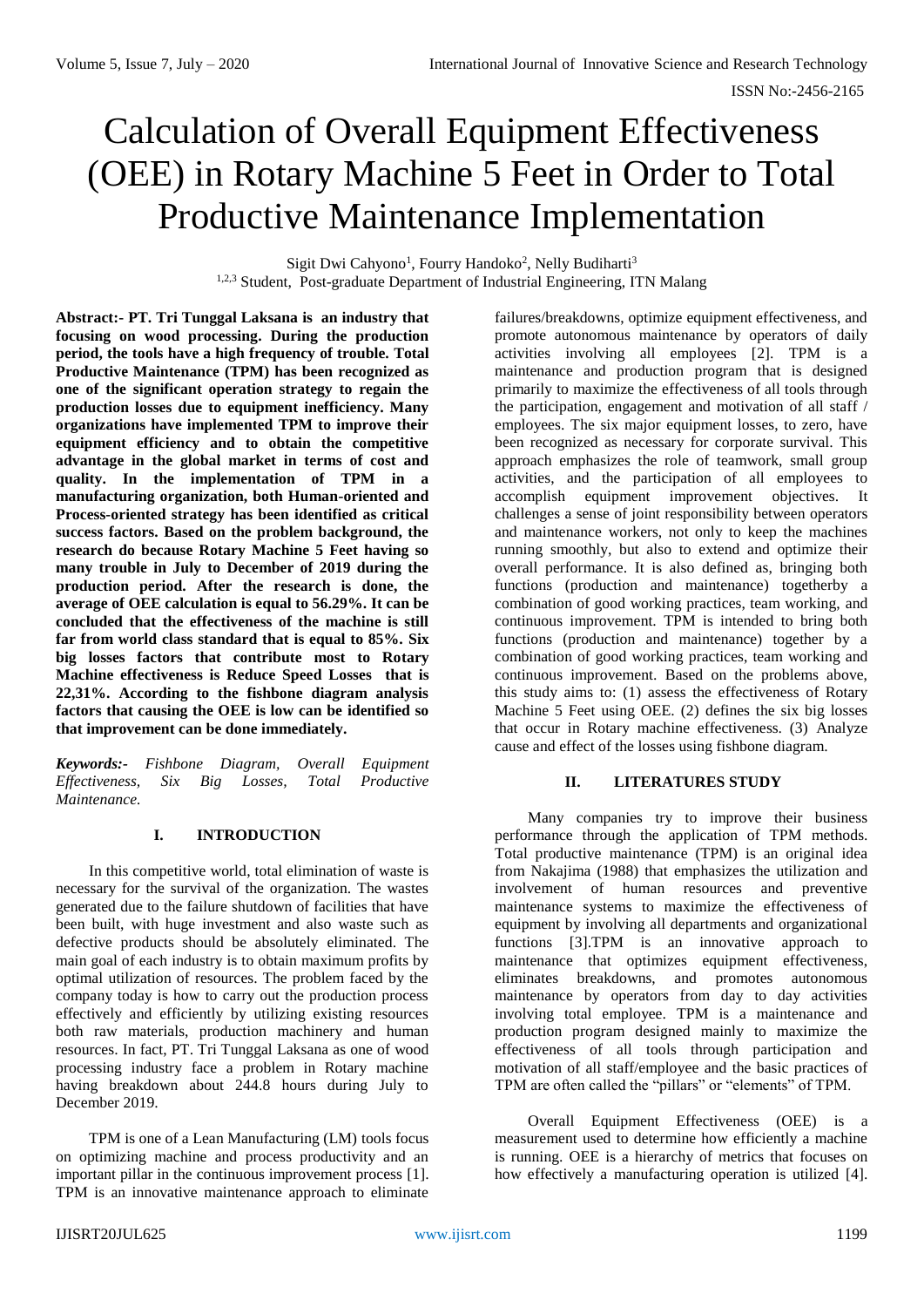#### ISSN No:-2456-2165

The losses are divided into six major categories, which affect the overall performance of the equipment namely:

- $\triangleright$  Equipment failures/breakdown losses are the time losses and quantity losses caused by defective products.
- $\triangleright$  Set-up and adjustment losses are defined as time losses resulting from downtime and defective products that occur when production of one item ends and the equipment is adjusted to meet the requirements of another item.
- $\triangleright$  Idling and minor stop losses occur when the production is interrupted by a temporary malfunction or when a machine is idling.
- $\triangleright$  Reduced speed losses refer to the difference between equipment design speed and actual operating speed.
- $\triangleright$  Reduced yield losses occur during the early stages of production from machine start up to stabilization.
- $\triangleright$  Quality defects and reworks are losses in quality caused by malfunctioning of production equipment.

The first two losses are known as down time loss and are used to calculate availability of a machine. The third and fourth are speed losses that determine the performance efficiency and the final two losses are considered to be losses due to defects in the products. OEE is measured in terms of these six losses, which are function of availability rate, performance rate and quality rate of the machine, production line or factory [3].

OEE is an abbreviation for the manufacturing metric Overall Equipment Effectiveness. OEE takes into account the various sub components of the manufacturing process – Availability, Performance and Quality. After the various factors are taken into account the result is expressed as a percentage. This percentage can be viewed as a snapshot of the current production efficiency for a machine, line or cell. The process of OEE analysis is figure out in figure 1 below:



Fig 1:- Overall Equipment Effectiveness Process Source: Nakajima (1988)

# **III. RESULT AND DISCUSSION**

These are the production data of PT. Tri Tunggal Laksana on July to December 2019:

| No.   | Month     | Raw Material $(m^3)$ | Veneer   |
|-------|-----------|----------------------|----------|
|       |           |                      | $(m^3)$  |
|       | July      | 1024.73              | 332.30   |
|       | August    | 1114.61              | 218.25   |
|       | September | 1544.82              | 439.52   |
|       | October   | 1814.03              | 677.96   |
|       | November  | 2201.71              | 226.525  |
|       | December  | 2518.65              | 144.974  |
| Total |           | 10218.55             | 2039.529 |

Table 1:- Production Data from July to December 2019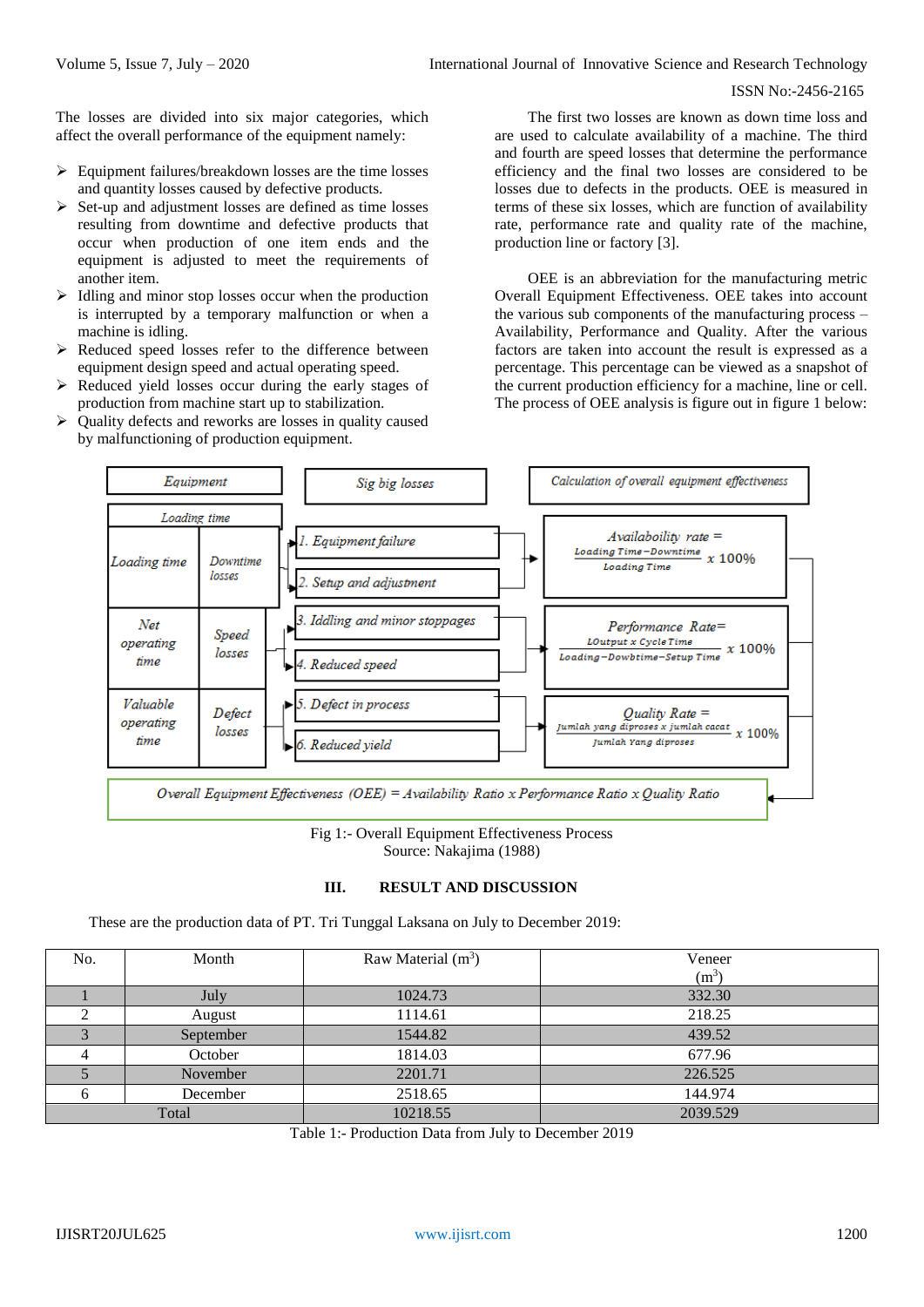# *Measuring Availability Rate*

The availability is a percentage of time a machine is available to produce parts. The formula for this calculation is:

| Loading Time–Downtime<br>$x\,100\%$<br>Availability Ratio $=\frac{Louu}{2}$<br>Loading Time |       |                               |                    |                                            |
|---------------------------------------------------------------------------------------------|-------|-------------------------------|--------------------|--------------------------------------------|
| No.                                                                                         | Month | <b>Loading Time</b><br>(hour) | Downtime<br>(hour) | <b>Availability Ratio</b><br>$\frac{1}{2}$ |

|                |           | (nour) | (nour) | $(\%)$ |
|----------------|-----------|--------|--------|--------|
|                | July      | 357.75 | 92.3   | 74.20  |
|                | August    | 344.50 | 62.8   | 81.77  |
|                | September | 331.25 | 85.4   | 74.22  |
|                | October   | 304.75 | 55.6   | 81.76  |
|                | November  | 331.25 | 35.4   | 89.31  |
| 6              | December  | 318.00 | 50.8   | 84.03  |
| <b>Average</b> |           |        |        | 80.88  |

Table 2:- Availability Rate Data of Rotary Machine

#### *Measuring Performance Rate*

The performance metric is a pure measurement of speed that is designed to exclude the effect of quality and availability. The formula for calculating performance rate is:

$$
Performance Ratio = \frac{Output \times Ideal \, Cycle \, Time}{Operating \, Time} \times 100\%
$$
\n
$$
(2)
$$

| No.     | Month     | <b>Output</b><br>$(m^3)$ | <b>Ideal Cycle Time</b><br>(hour) | <b>Operating Time</b><br>(hour/m <sup>3</sup> ) | <b>Performance Ratio</b><br>$(\%)$ |
|---------|-----------|--------------------------|-----------------------------------|-------------------------------------------------|------------------------------------|
|         | July      | 645.08                   | 0.24                              | 247.45                                          | 62.57                              |
| 2       | August    | 766.92                   | 0.25                              | 264.37                                          | 72.52                              |
| 3       | September | 1033.56                  | 0.16                              | 229.18                                          | 72.16                              |
| 4       | October   | 1195.24                  | 0.14                              | 233.82                                          | 71.57                              |
| 5       | November  | 1500.19                  | 0.14                              | 279.18                                          | 75.23                              |
| 6       | December  | 1563.08                  | 0.11                              | 251.20                                          | 68.45                              |
| Average |           |                          |                                   |                                                 | 70.41                              |

Table 3:- Performance Rate Data of Rotary Machine

# *Measuring Quality Rate*

The quality metric is a pure measurement of process yield that is designed to exclude the effect of availability and performance. The formula for calculating quality is:

*Quality Ratio* = 
$$
\frac{Output - Rejuced Yield - Reject}{Output} \times 100\%
$$
 (3)

| No.     | <b>Month</b> | <b>Output</b><br>$(m^3)$ | <b>Reduced Yield</b><br>$(m^3)$ | <b>Reject</b><br>$(m^3)$ | <b>Quality Ratio</b><br>$(\%)$ |
|---------|--------------|--------------------------|---------------------------------|--------------------------|--------------------------------|
|         | July         | 1000.85                  | 8.20                            | $\theta$                 | 98.73                          |
|         | August       | 1021.02                  | 2.56                            | 0                        | 99.67                          |
|         | September    | 1432.12                  | 6.71                            | $\theta$                 | 99.35                          |
| Δ       | October      | 1666.45                  | 3.45                            | $\theta$                 | 99.71                          |
|         | November     | 1935.18                  | 26.80                           | O                        | 98.21                          |
| 6       | December     | 2302.77                  | 40.85                           | $\theta$                 | 97.39                          |
| Average |              |                          |                                 |                          | 98.84                          |

Table 4:- Quality Rate Data of Rotary Machine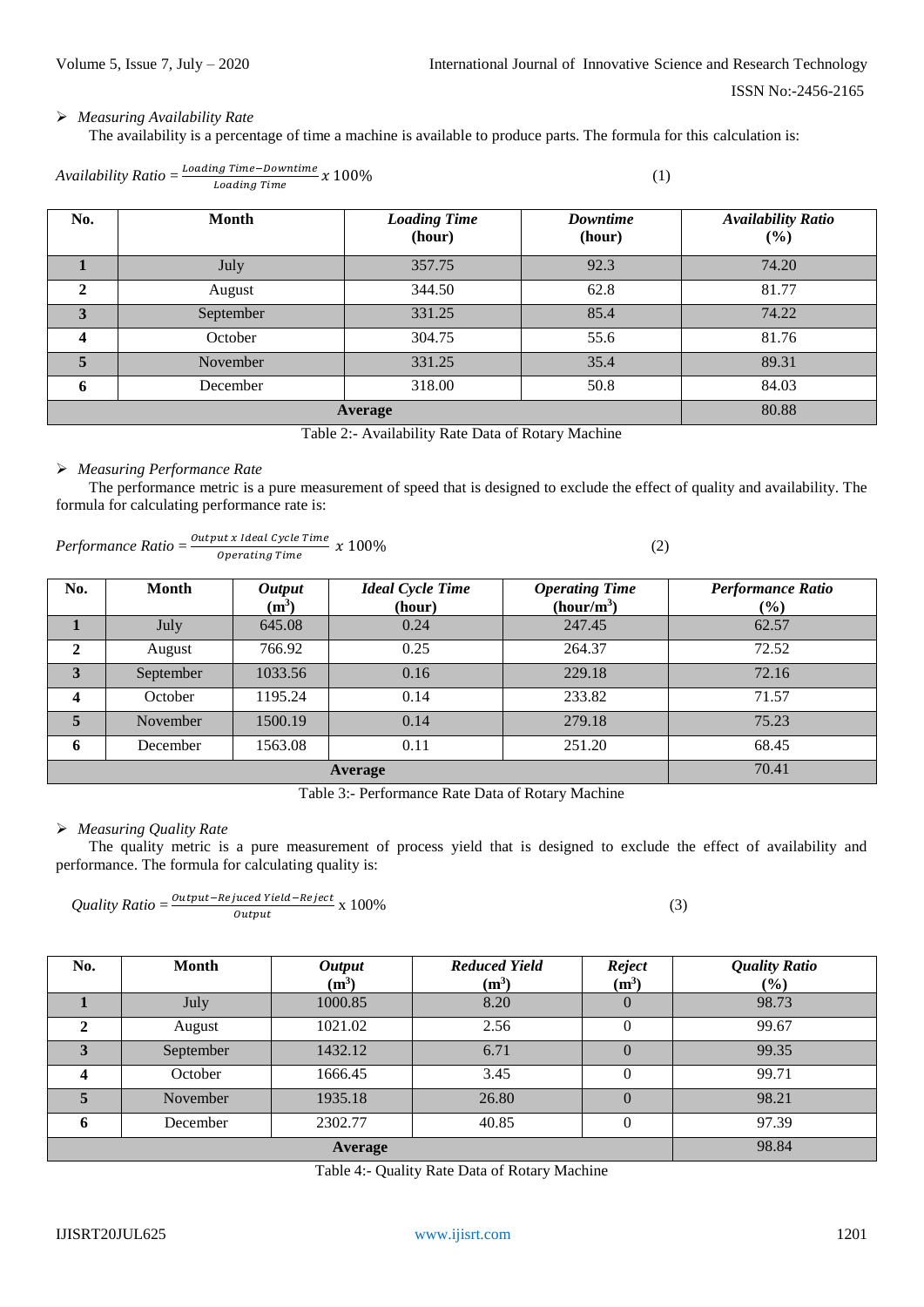# *Measuring Overall Equipment Effectiveness*

| $\overline{OEE} = \Delta$ vailability x Performance x Quality |  |
|---------------------------------------------------------------|--|
|---------------------------------------------------------------|--|

| No.                     | Month     | <b>Availability Ratio</b><br>$(\%)$ | <b>Performance Ratio</b><br>$(\%)$ | <b>Quality Ratio</b><br>$(\%)$ | <b>OEE</b><br>(%) |
|-------------------------|-----------|-------------------------------------|------------------------------------|--------------------------------|-------------------|
|                         | July      | 74.20                               | 62.57                              | 98.73                          | 45.84             |
| $\mathbf{2}$            | August    | 81.77                               | 72.52                              | 99.67                          | 59.10             |
| 3                       | September | 74.22                               | 72.16                              | 99.35                          | 53.21             |
| $\overline{\mathbf{4}}$ | October   | 81.76                               | 71.57                              | 99.71                          | 58.35             |
| 5                       | November  | 89.31                               | 75.23                              | 98.21                          | 65.99             |
| 6                       | December  | 84.03                               | 68.45                              | 97.39                          | 56.02             |
|                         | Average   | 80.88                               | 70.41                              | 98.84                          | 56.29             |

Table 5:- OEE Data of Rotary Machine



Fig 2:- Comparison Ratio Diagram of Rotary Machine

Figure 2 shows the comparison between actual OEE ratio and the world class standard ratio in which availability and performance rate are below the world standard. OEE value of Rotary machine is 56.29% under 85%. It explains that Rotary machine has low efficiency when it compare of global standards ratio. The factors of the losses should be identify further so the improvement can be identified.

| $\triangleright$ Identifying Six Big Losses |  |
|---------------------------------------------|--|
|                                             |  |

| No. | <b>Six Big Losses</b>             | Average Rate (%) |
|-----|-----------------------------------|------------------|
|     | <b>Breakdown Losses</b>           | 12.20            |
|     | Setup and Adjustment Losses       | 6.92             |
|     | <b>Idling and Minor Stoppages</b> | 2.51             |
|     | Reduce Speed Losses               | 22.31            |
|     | Reduce Yield / Scrap Losses       | 0.63             |
| n   | Defect in Process and Rework      |                  |

Table 6:- Six Big Losses in Rotary Machine

# *Fishbone Diagram*

Reduce speed losses is the major factor that cause the Rotary machine having low OEE (56.29%). This losses occur due to defect when the machine or equipment is operating at lower than recommended speed. The reason for the lower speed is that operators are not sure of the quality level produced under normal speeds. To improve these losses, we use fishbone diagram or Ishikawa diagram. The fishbone diagram identifies many possible causes for an effect or problem. It can be used to structure a brainstorming session. It immediately sorts ideas into useful categories.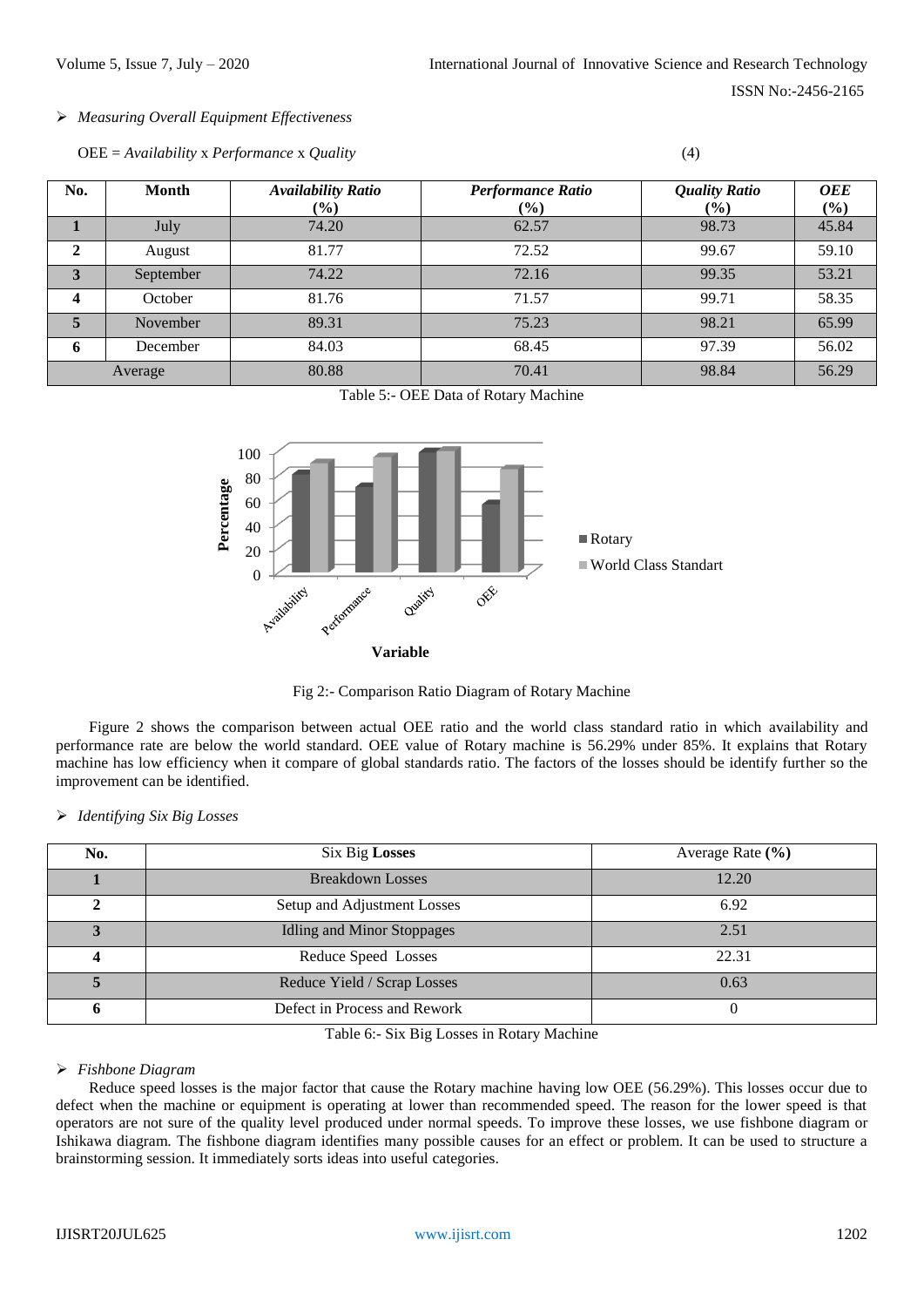

From figure 3 we can identify the problems that causes reduce speed losses in Rotary machine. It can be identified based on 5 factors:

## *Material*

Material factor or raw material due to log wood which is not in accordance with the standard, namely the presence of foreign objects in the log, the log size is too large (exceeding the machine's capacity). Improvements that need to be done are to meet the standard size of the wooden log and conduct an initial inspection using a metal detector to detect the presence of foreign objects in the log.

# *Man*

- The operator is undisciplined to do component replacement and does not keep track of damage properly. Improvements that need to be done are implementing operator discipline by providing a reward and punishment system.
- Workers or operators do not meet human resource qualification standards because they do not attend training and do not have a strong motivation to learn. For that the company needs to require operators to attend training and improve their skills.

# *Environment*

- The work area is dirty because the amount of wood waste that is scattered and not immediately cleaned can disturb the mobility of workers and interfere with the work activities of the machine, for example the machine stops moving due to the presence of squashed wood waste. To overcome this problem, workers should applying the habits and discipline of workers to keep the work area clean and neat.
- The log yard location is far from the main machine, causing workers need more time to distribute raw materials to the production machine.
- *Method*
- Machine maintenance methods need to be repaired so as to prevent further damage. Self-maintenance by operator can provide improvements in engine maintenance methods.
- Transportation of raw materials that have so far been carried out manually can be used as tools such as forklifts to speed up and facilitate the distribution of raw materials.
- *Machine*
- The engine maintenance system is not optimal because there is only one technician, so it takes more time for the repair process.
- Machine components are damaged and the original components are not yet available. For that the company can provide components in advance through imported components so that the authenticity of the goods can be guaranteed to ensure the machine runs according to its capacity.

# **IV. CONCLUSION**

Overall Equipment Effectiveness (OEE) is a common measure of performance to indicate the utilization of the machine. Following conclusion is derived from the analysis of OEE in Rotary machine 5 feet:

- The OEE value of Rotary machine 5 Feet is 56.29% in average of July to December 2019.
- $\triangleright$  Reduce Speed Losses is the factor that affect the most. It is 22.31% of the losses.
- > To improve the Total Productive Maintenance in the company, it is important to apply the fishbone diagram analysis result